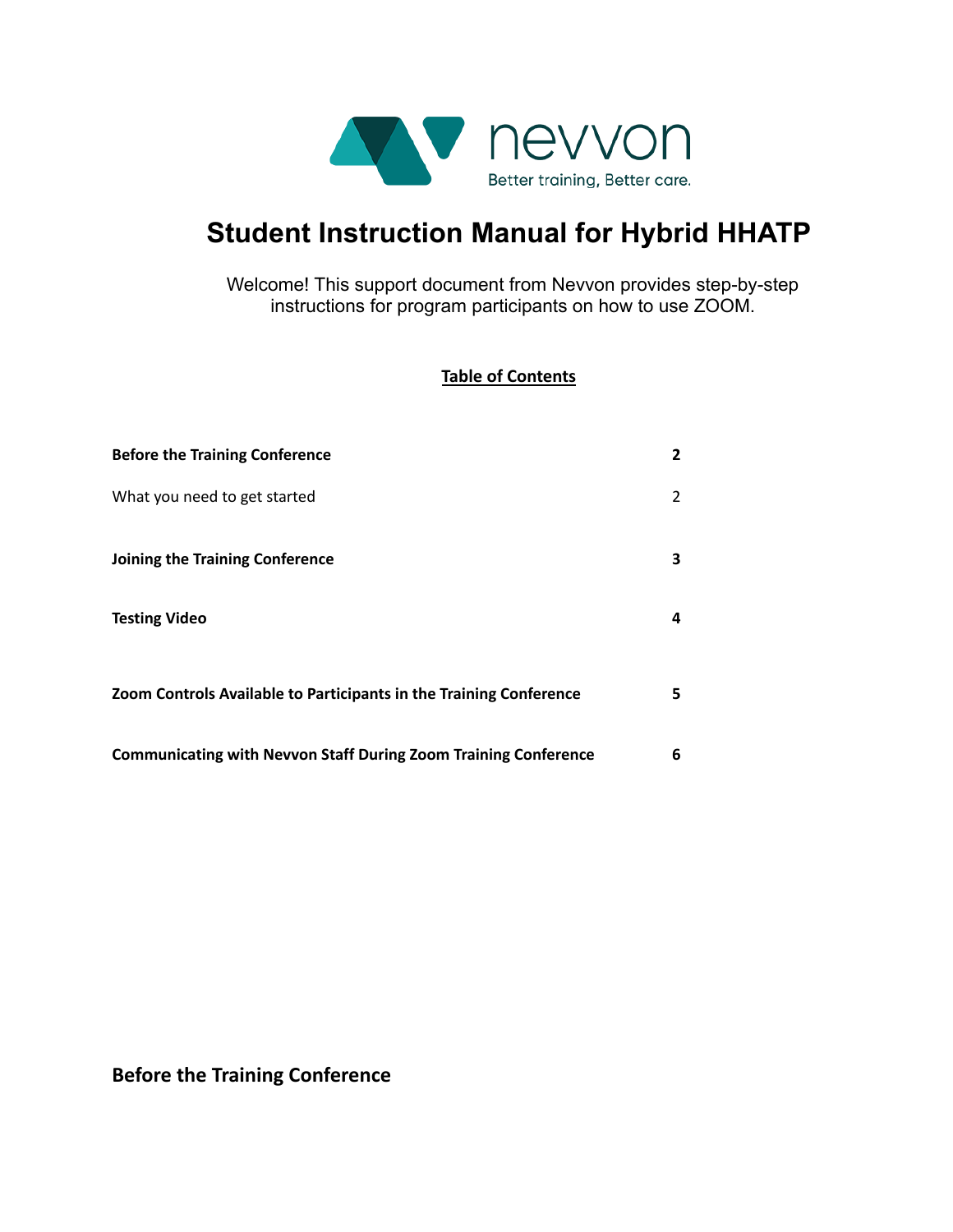What you need to get started:

#### **\*Students must have access to a computer (PC) or laptop**

- A notebook and writing utensils for note taking and learning
- A high-speed internet connection to your computer (a hard line is ideal).
- An external webcam or built-in camera on your computer.
- The built-in microphone on your computer will work or for better sound an external USB microphone or a headset can be used.
- You do not need to have a Zoom account to join a Zoom meeting or webinar but for the best user experience we do recommend you at least download and install the Zoom desktop application prior to your training.
- Although Zoom can be downloaded on Android and iOS devices, we strongly encourage you to use a laptop or desktop over a smartphone or tablet. This will give you a much better viewing and participation experience.

You will have the opportunity to check your audio immediately upon joining a meeting.

## **Joining the Training Conference**

- 1. Once you login into your Delaware state Medication Administration Course, click on the lesson you are scheduled to join located on the left hand side of the screen
- 2. When you open the lesson you will find a zoom meeting integrated into the lesson page on the Nevvon course site

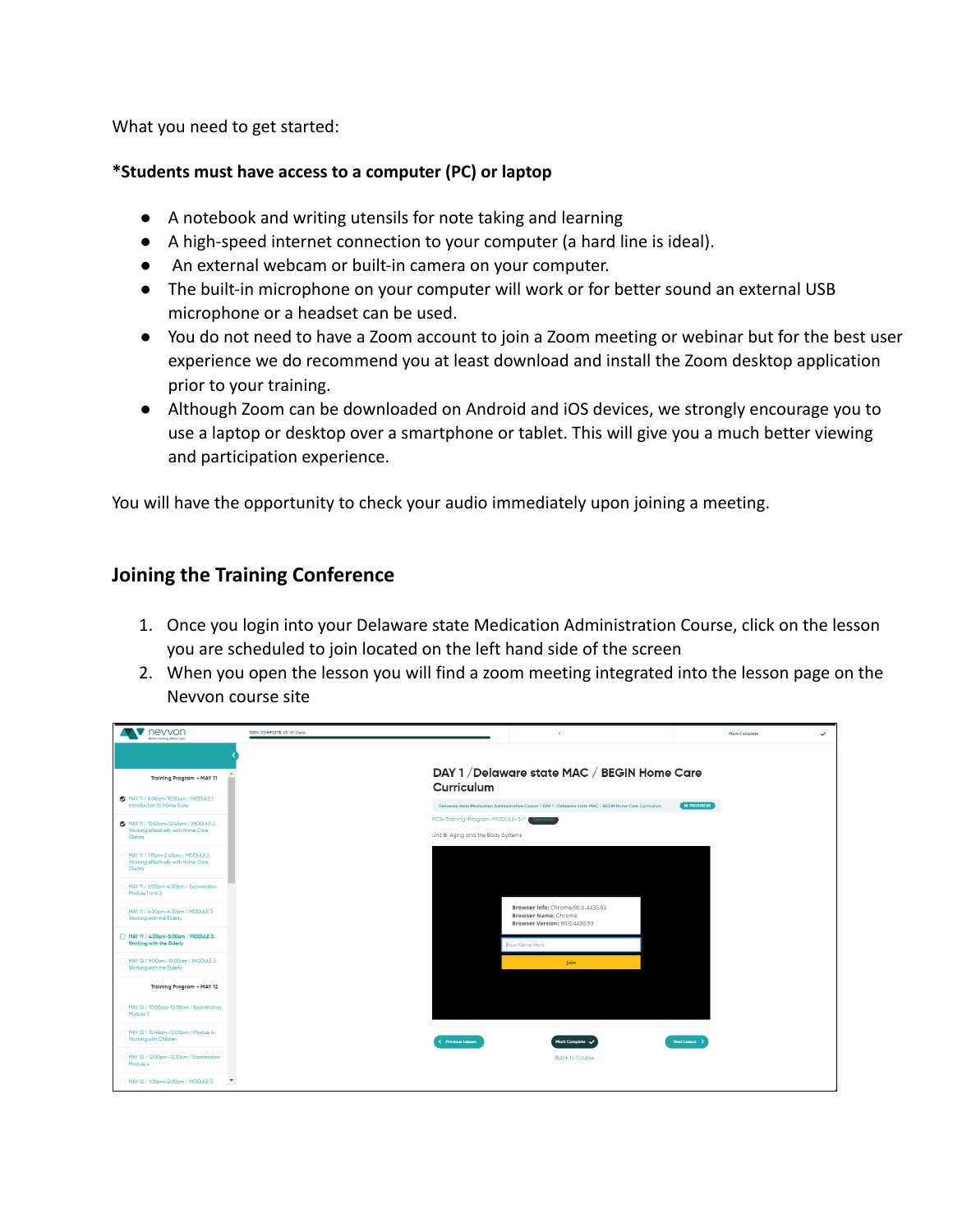- 3. From there fill out your your name and click the join button to join the lesson training
- 4. You may be asked to enter the passcode for the meeting in which case the passcode is: "1234" for all lesson meetings in the Delaware state Medication Administration Course
- 5. Click on "Join with Computer Audio."

| PCA-Training-Program-MODULE-1                                                                                                | Download                       |                                                             |                           |  |  |
|------------------------------------------------------------------------------------------------------------------------------|--------------------------------|-------------------------------------------------------------|---------------------------|--|--|
| Unit A. Home Care, The Home Care Worker and the Client<br>Unit B. What is a Home Care Worker?<br>Unit C. Providing Home Care |                                |                                                             |                           |  |  |
| Ø<br><b>REC</b><br><b>NEW</b><br>Speaker View and Gallery View is available                                                  |                                |                                                             | مس                        |  |  |
| ビ                                                                                                                            | Phone Call                     | Computer Audio<br>Ц                                         | $\boldsymbol{\mathsf{x}}$ |  |  |
|                                                                                                                              |                                |                                                             |                           |  |  |
|                                                                                                                              |                                | Join Audio by Computer                                      |                           |  |  |
|                                                                                                                              |                                |                                                             |                           |  |  |
|                                                                                                                              |                                |                                                             |                           |  |  |
| ∩<br>Join Audio<br><b>Start Video</b>                                                                                        | $\mathbf{R}^+$<br>Participants | $\cdots$<br>$\cdots$<br><b>Share Screen</b><br>Chat<br>More | Leave                     |  |  |
|                                                                                                                              | <b>Back to Course</b>          |                                                             | <b>Next Lesson</b>        |  |  |

6. If you are having audio issues from your computer/headphone audio, you are able to join via telephone as well

| PCA-Training-Program-MODULE-1                                      | Download                                               |                     |   |
|--------------------------------------------------------------------|--------------------------------------------------------|---------------------|---|
| Unit B. What is a Home Care Worker?<br>Unit C. Providing Home Care | Unit A. Home Care, The Home Care Worker and the Client |                     |   |
| $\bullet$ REC                                                      |                                                        |                     |   |
|                                                                    | Phone Call                                             | Computer Audio<br>▭ | × |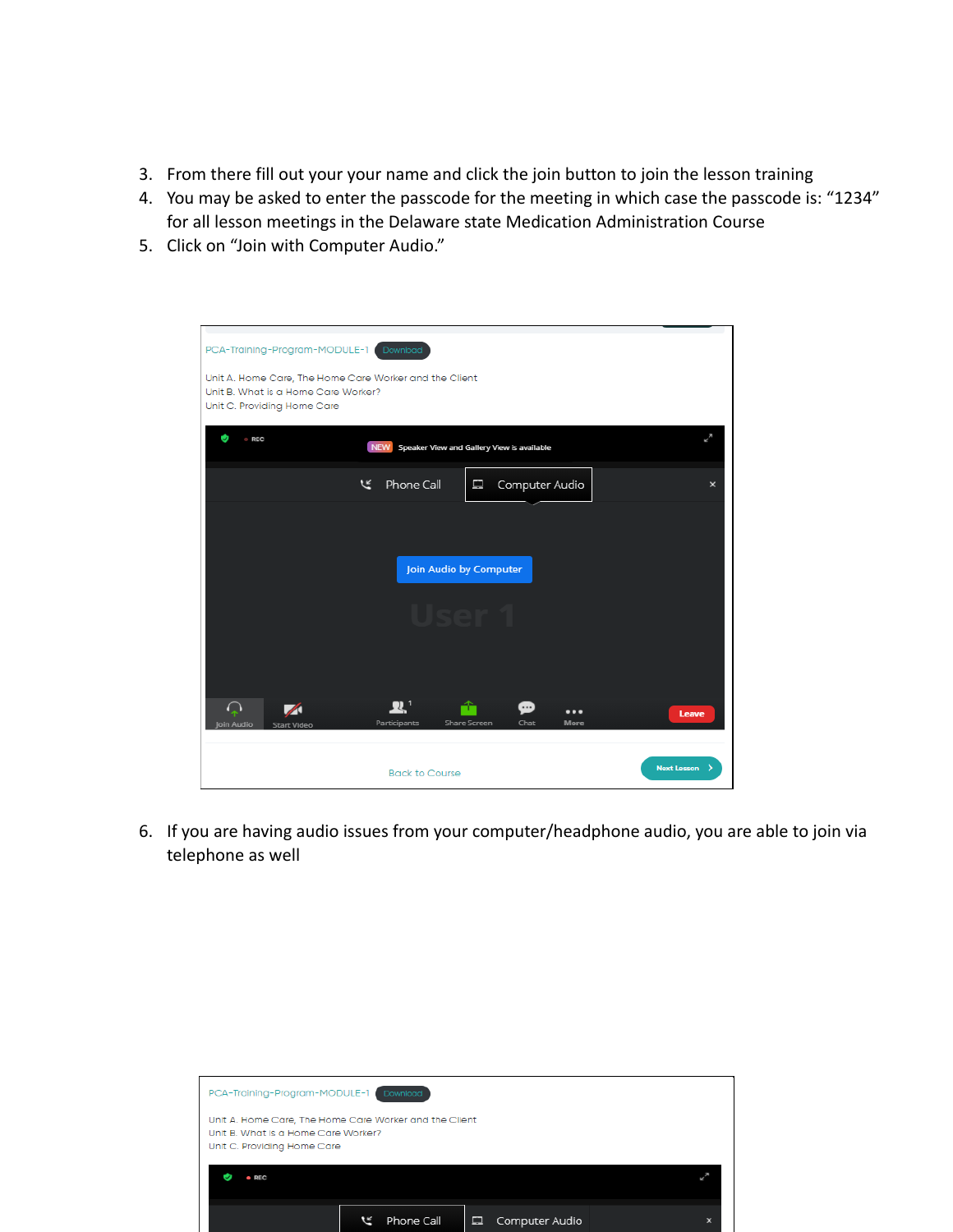7. Once you have joined the meeting, open your camera and mute your microphone right away then wait for your instructor to begin the lesson*.*

## **Testing Video**

● Before turning on your camera (Start Video) you may want to preview your appearance and check your video settings. Do this by clicking on the up arrow located next to the symbol *Start Video* and choose *Video Settings.*

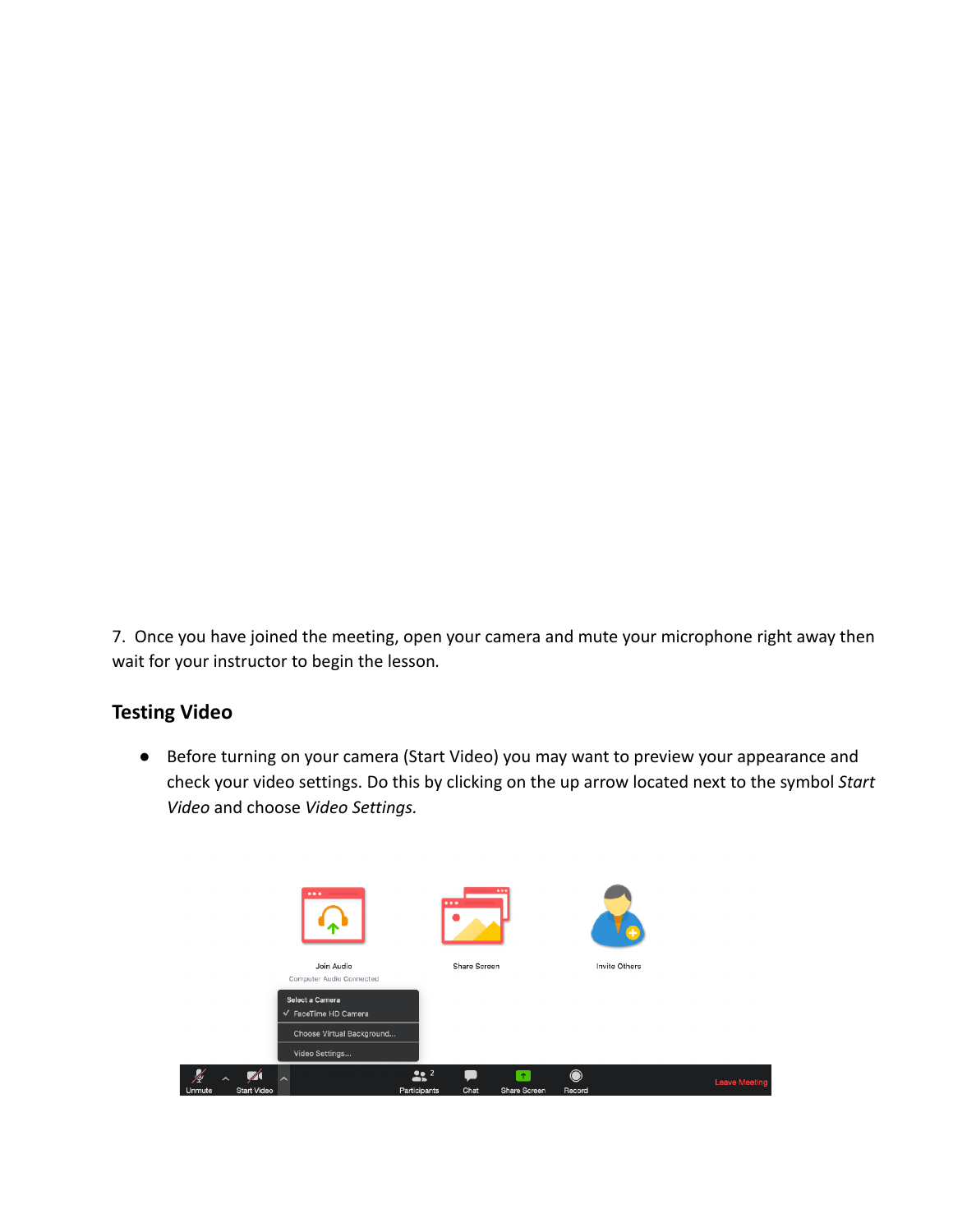- Here you have the opportunity to see exactly how you will look before you join the meeting. You can also use the *Touch up my appearance* setting.
- If you have trouble finding an aesthetically pleasing environment for your meeting you can choose a *Virtual Background* or insert a background provided to you by your organization.

## **Zoom Controls Available to Participants in the Training Conference**

These are the controls available to you in your training. They will be located at the bottom of your screen



- **Microphone:** Mute and unmute your own microphone.
- **Camera**: Start and stop your video camera.
- **Participants:** Clicking here will show you all the names of each attendee in the meeting, along with controls that allow participants to raise and lower a virtual hand.

You may use it to raise a virtual hand, and the Host will see this indicated on their screen and will answer your question.

- Chat: Here you have the ability to send a message to Everyone or send a Private message to an individual.
- **Share Screen:** Clicking here will give you options for the application or desktop you want to share.
- **Reactions** are only available when your camera is turned on. You can choose from thumbs up or clapping hands emojis which appear briefly in your camera window after you've made your selection.
- **Gallery View and Speaker View**: Found in the top right corner of the screen once you've joined the meeting and at least one camera is turned on.
	- $\triangleright$  Speaker View will display only the window of the person speaking.
	- $\triangleright$  Gallery View will show all windows of all participants in a faces-in-windows format.



**:::** Gallery View

#### **NEVVON HYBRID SUPPORT**